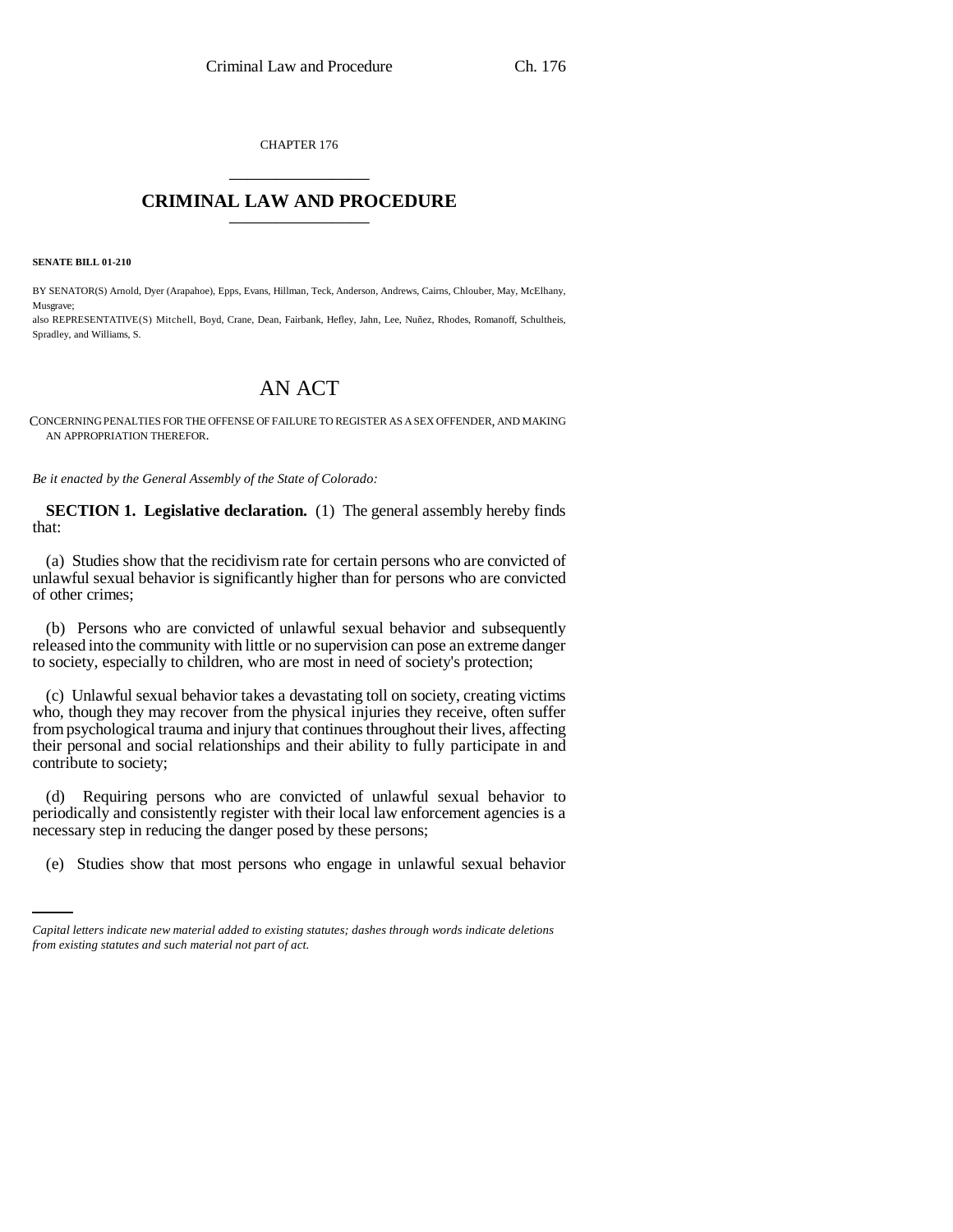## Ch. 176 Criminal Law and Procedure

develop a pattern of actions that lead up to the offense and that refusing to register as a sex offender is, in certain cases, an early step in following that pattern and often leads, ultimately, to a subsequent offense of unlawful sexual behavior;

(f) Imposing a significant penalty for failure to register as a sex offender is likely to result in greater compliance with the sex offender registration requirements and more effective law enforcement and will provide a more effective mechanism for early intervention with a person before that person's pattern of actions culminates in creation of another victim of unlawful sexual behavior.

(2) The general assembly therefore finds that failure to register as a sex offender is a serious offense that requires imposition of a significant penalty in order to adequately protect the public safety.

**SECTION 2.** 18-3-412.5 (4) (b) and (4) (c), Colorado Revised Statutes, are amended to read:

**18-3-412.5. Sex offenders - duty to register - penalties.** (4) (b) (I) Failure to register as a sex offender is a class 2 misdemeanor; except that, in addition to any other penalty provided by section 18-1-106, a person shall be sentenced to a ninety-day mandatory minimum jail sentence. Any second or subsequent offense is a class 6 felony; except that, in addition to any other penalty provided by section 18-1-105, a person shall be sentenced to a one-year mandatory minimum sentence to the department of corrections. CLASS 6 FELONY IF THE PERSON WAS CONVICTED OF FELONY UNLAWFUL SEXUAL BEHAVIOR OR ADJUDICATED FOR AN OFFENSE THAT WOULD CONSTITUTE FELONY UNLAWFUL SEXUAL BEHAVIOR IF COMMITTED BY AN ADULT; EXCEPT THAT ANY SECOND OR SUBSEQUENT OFFENSE OF FAILURE TO REGISTER AS A SEX OFFENDER BY SUCH PERSON IS A CLASS 5 FELONY. ANY PERSON CONVICTED OF FELONY FAILURE TO REGISTER AS A SEX OFFENDER SHALL BE SENTENCED PURSUANT TO THE PROVISIONS OF SECTION 18-1-105. IF SUCH PERSON IS SENTENCED TO PROBATION, THE COURT SHALL REQUIRE, AS A CONDITION OF PROBATION, THAT THE PERSON PARTICIPATE UNTIL FURTHER ORDER OF THE COURT IN AN INTENSIVE SUPERVISION PROBATION PROGRAM ESTABLISHED PURSUANT TO SECTION 16-13-807, C.R.S. IF SUCH PERSON IS SENTENCED TO INCARCERATION AND SUBSEQUENTLY RELEASED ON PAROLE, THE PAROLE BOARD SHALL REQUIRE, AS A CONDITION OF PAROLE, THAT THE PERSON PARTICIPATE IN AN INTENSIVE SUPERVISION PAROLE PROGRAM ESTABLISHED PURSUANT TO SECTION 16-13-805, C.R.S.

(II) FAILURE TO REGISTER AS A SEX OFFENDER IS A CLASS 1 MISDEMEANOR IF THE PERSON WAS CONVICTED OF MISDEMEANOR UNLAWFUL SEXUAL BEHAVIOR OR ADJUDICATED FOR AN OFFENSE THAT WOULD CONSTITUTE MISDEMEANOR UNLAWFUL SEXUAL BEHAVIOR IF COMMITTED BY AN ADULT.

(c) (I) Any juvenile adjudicated for the delinquent act of failure to register as a sex offender THAT WOULD CONSTITUTE A FELONY IF COMMITTED BY AN ADULT shall be sentenced to a forty-five-day mandatory minimum detention sentence; EXCEPT THAT any juvenile adjudicated for the class 6 felony offense A SECOND OR SUBSEQUENT DELINQUENT ACT of failure to register as a sex offender THAT WOULD CONSTITUTE A FELONY IF COMMITTED BY AN ADULT shall be placed or committed out of the home for not less than one year.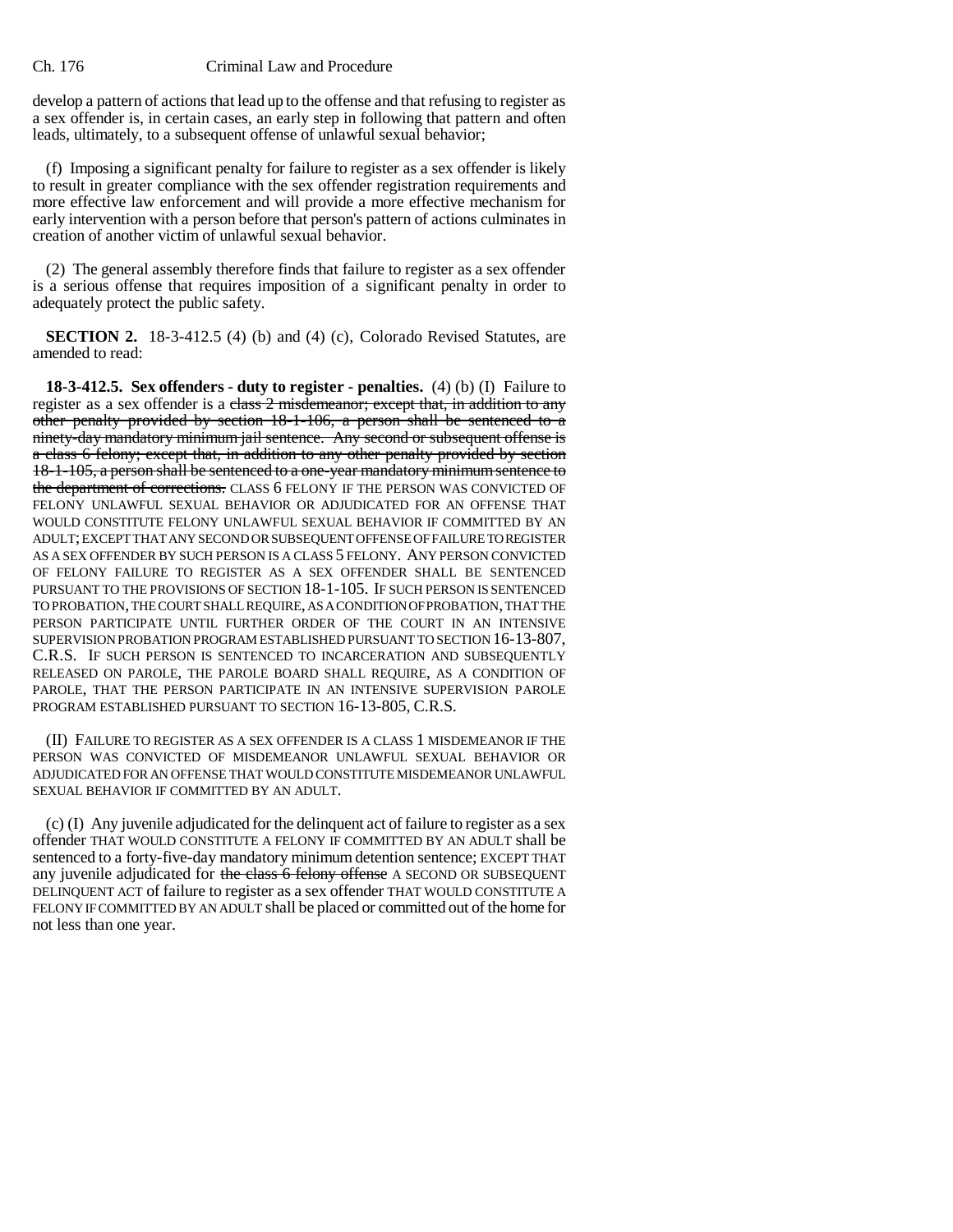(II) ANY JUVENILE ADJUDICATED FOR THE DELINQUENT ACT OF FAILURE TO REGISTER AS A SEX OFFENDER THAT WOULD CONSTITUTE A MISDEMEANOR IF COMMITTED BY AN ADULT SHALL BE SENTENCED TO A THIRTY-DAY MANDATORY MINIMUM DETENTION SENTENCE; EXCEPT THAT ANY JUVENILE ADJUDICATED FOR A SECOND OR SUBSEQUENT DELINQUENT ACT OF FAILURE TO REGISTER AS A SEX OFFENDER THAT WOULD CONSTITUTE A MISDEMEANOR IF COMMITTED BY AN ADULT SHALL BE SENTENCED TO A FORTY-FIVE-DAY MANDATORY MINIMUM DETENTION **SENTENCE.** 

**SECTION 3.** 18-1-106 (3) (b) (III) and (3) (b) (V), Colorado Revised Statutes, are amended, and the said 18-1-106 (3) (b) is further amended BY THE ADDITION OF A NEW SUBPARAGRAPH, to read:

**18-1-106. Misdemeanors classified - penalties.** (3) (b) Misdemeanors that present an extraordinary risk of harm to society shall include the following:

(III) Child abuse, as defined in section  $18-6-401$  (7) (a) (V); and

(V) Second and all subsequent violations of a restraining order as defined in section 18-6-803.5 (1.5) (d); AND

(VI) MISDEMEANOR FAILURE TO REGISTER AS A SEX OFFENDER, AS DESCRIBED IN SECTION 18-3-412.5 (4) (b) (II).

**SECTION 4.** 16-13-805, Colorado Revised Statutes, is amended BY THE ADDITION OF A NEW SUBSECTION to read:

**16-13-805. Parole - intensive supervision program.** (1.5) IN ADDITION TO THE PERSONS SPECIFIED IN SUBSECTION  $(1)$  OF THIS SECTION, THE PAROLE BOARD SHALL REQUIRE, AS A CONDITION OF PAROLE, ANY PERSON CONVICTED OF FELONY FAILURE TO REGISTER AS A SEX OFFENDER, AS DESCRIBED IN SECTION 18-3-412.5 (4) (b) (I), C.R.S., WHO IS SENTENCED TO INCARCERATION AND SUBSEQUENTLY RELEASED ON PAROLE, TO PARTICIPATE IN THE INTENSIVE SUPERVISION PAROLE PROGRAM ESTABLISHED PURSUANT TO THIS SECTION.

**SECTION 5.** 16-13-807, Colorado Revised Statutes, is amended BY THE ADDITION OF A NEW SUBSECTION to read:

**16-13-807. Probation - intensive supervision program.** (1.5) IN ADDITION TO THE PERSONS SPECIFIED IN SUBSECTION (1) OF THIS SECTION, THE COURT SHALL REQUIRE ANY PERSON CONVICTED OF FELONY FAILURE TO REGISTER AS A SEX OFFENDER, AS DESCRIBED IN SECTION 18-3-412.5 (4) (b)(I),C.R.S., AND SENTENCED TO PROBATION TO PARTICIPATE, AS A CONDITION OF PROBATION AND UNTIL FURTHER ORDER OF THE COURT, IN THE INTENSIVE SUPERVISION PROBATION PROGRAM ESTABLISHED PURSUANT TO THIS SECTION.

**SECTION 6.** Part 1 of article 1 of title 17, Colorado Revised Statutes, is amended BY THE ADDITION OF A NEW SECTION to read:

**17-1-133. Appropriation to comply with section 2-2-703 - S.B. 01-210.** (1) PURSUANT TO SECTION 2-2-703, C.R.S., THE FOLLOWING STATUTORY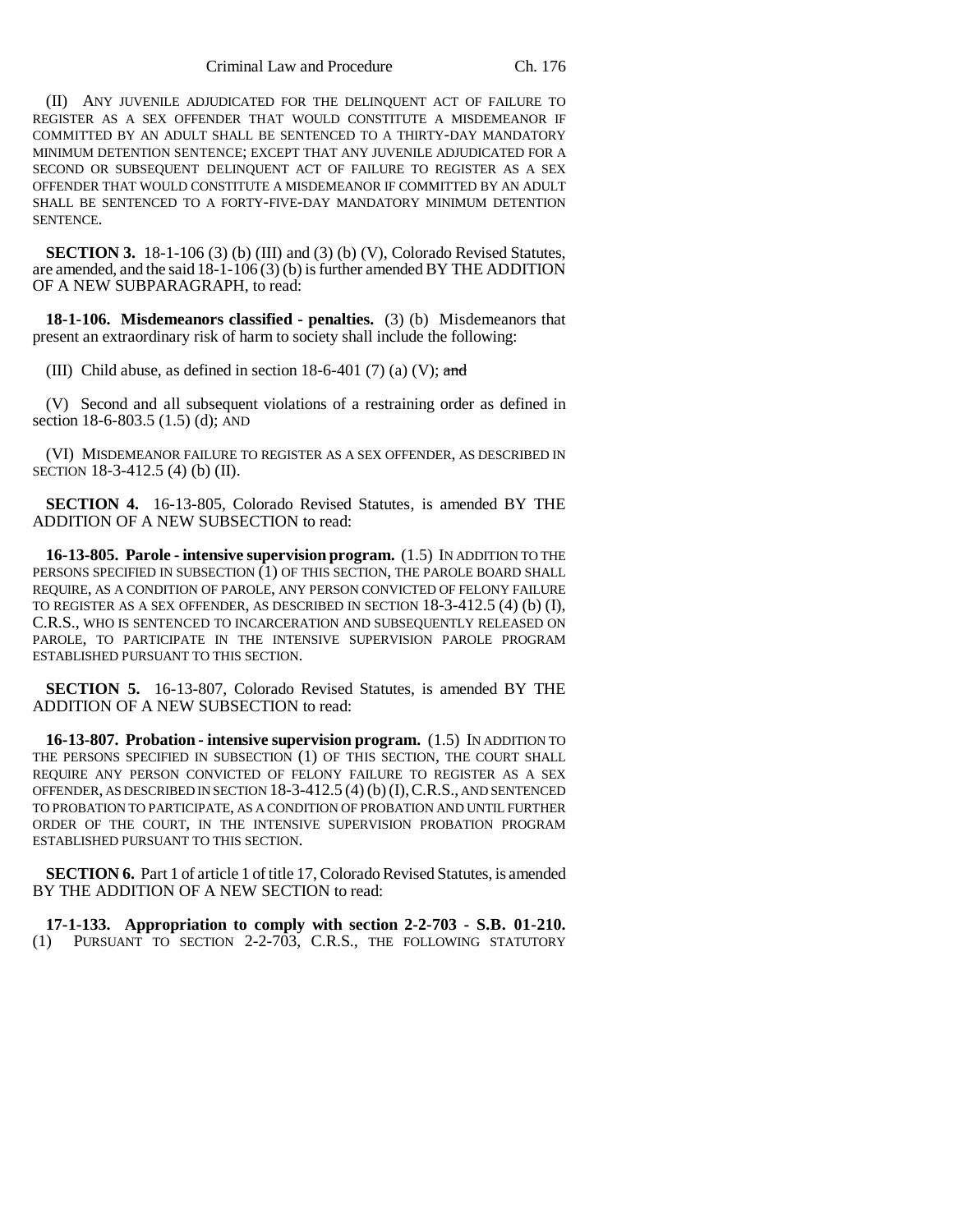## Ch. 176 Criminal Law and Procedure

APPROPRIATIONS, OR SO MUCH THEREOF AS MAY BE NECESSARY, ARE MADE IN ORDER TO IMPLEMENT S.B. 01-210, ENACTED AT THE FIRST REGULAR SESSION OF THE SIXTY-THIRD GENERAL ASSEMBLY:

(a) FOR THE FISCAL YEAR BEGINNING JULY 1, 2001, IN ADDITION TO ANY OTHER APPROPRIATION, THERE IS HEREBY APPROPRIATED FROM THE CAPITAL CONSTRUCTION FUND CREATED IN SECTION 24-75-302, C.R.S., TO THE CORRECTIONS EXPANSION RESERVE FUND CREATED IN SECTION 17-1-116, THE SUM OF FOUR HUNDRED SIXTY-SIX THOUSAND EIGHT DOLLARS (\$466,008).

(b) FOR THE FISCAL YEAR BEGINNING JULY 1, 2002, IN ADDITION TO ANY OTHER APPROPRIATION, THERE IS HEREBY APPROPRIATED TO THE DEPARTMENT OF CORRECTIONS, OUT OF ANY MONEYS IN THE GENERAL FUND NOT OTHERWISE APPROPRIATED, THE SUM OF ONE HUNDRED SEVENTY-SIX THOUSAND THIRTEEN DOLLARS (\$176,013).

(c) FOR THE FISCAL YEAR BEGINNING JULY 1, 2003, IN ADDITION TO ANY OTHER APPROPRIATION, THERE IS HEREBY APPROPRIATED TO THE DEPARTMENT OF CORRECTIONS, OUT OF ANY MONEYS IN THE GENERAL FUND NOT OTHERWISE APPROPRIATED, THE SUM OF ONE HUNDRED SEVENTY-SIX THOUSAND THIRTEEN DOLLARS (\$176,013).

(d) FOR THE FISCAL YEAR BEGINNING JULY 1, 2004, IN ADDITION TO ANY OTHER APPROPRIATION, THERE IS HEREBY APPROPRIATED TO THE DEPARTMENT OF CORRECTIONS, OUT OF ANY MONEYS IN THE GENERAL FUND NOT OTHERWISE APPROPRIATED, THE SUM OF ONE HUNDRED SEVENTY-SIX THOUSAND THIRTEEN DOLLARS (\$176,013).

(e) FOR THE FISCAL YEAR BEGINNING JULY 1, 2005, IN ADDITION TO ANY OTHER APPROPRIATION, THERE IS HEREBY APPROPRIATED TO THE DEPARTMENT OF CORRECTIONS, OUT OF ANY MONEYS IN THE GENERAL FUND NOT OTHERWISE APPROPRIATED, THE SUM OF ONE HUNDRED SEVENTY-SIX THOUSAND THIRTEEN DOLLARS (\$176,013).

**SECTION 7.** 24-75-302 (2) (n), Colorado Revised Statutes, is amended to read:

**24-75-302. Capital construction fund - capital assessment fees - calculation.** (2) As of July 1, 1988, and July 1 of each year thereafter through July 1, 2005, a sum as specified in this subsection (2) shall accrue to the capital construction fund. The state treasurer and the controller shall transfer such sum out of the general fund and into the capital construction fund as moneys become available in the general fund during the fiscal year beginning on said July 1. Transfers between funds pursuant to this subsection (2) shall not be deemed to be appropriations subject to the limitations of section 24-75-201.1. The amount which shall accrue pursuant to this subsection (2) shall be as follows:

(n) On July 1, 2001, one hundred million dollars, plus one hundred fifty-four thousand six hundred thirty-six dollars pursuant to H.B. 97-1186; plus nine hundred five thousand seven hundred twenty-three dollars pursuant to H.B. 97-1077, enacted at the first regular session of the sixty-first general assembly; plus nine thousand eight hundred ninety dollars pursuant to S.B. 98-021, enacted at the second regular session